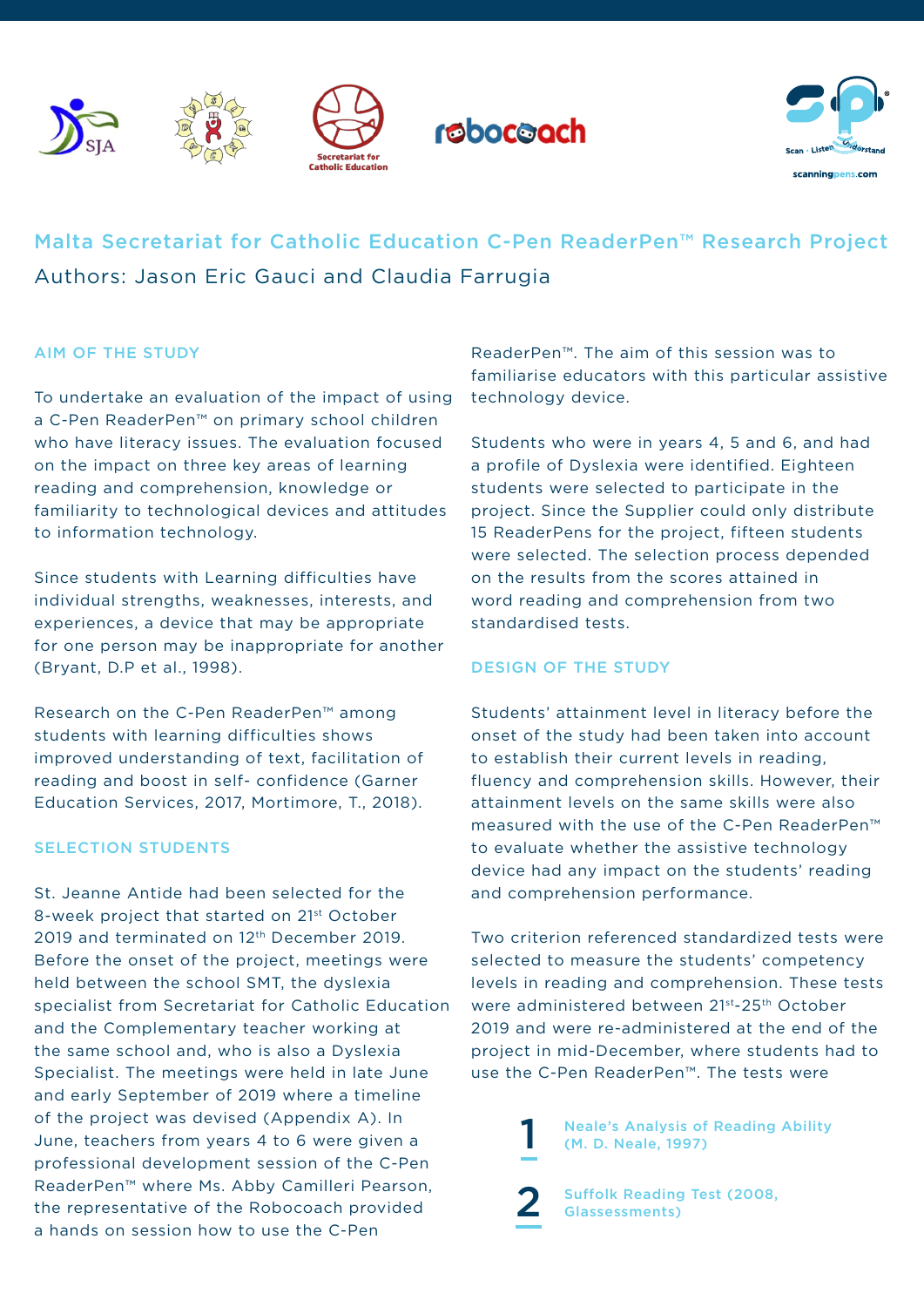#### INTERPRETATION OF RESULTS

#### Table 17

1. Pre-and Post-testing in reading, fluency and comprehension

Comparing the means of the scores attained in pre-and post-testing for reading, comprehension and fluency reveal that there were differences in scores with and without the C-Pen ReaderPen™. The results from the four criterion referenced standardized tests show:

• minor difference in the means attained in pre-and post-testing in Suffolk reading test–a mean difference of 1.06 points on standardized scores that is a 3-month difference (8.00 to 8.03 years).

• No difference was noted in the mean time between pre-and post- testing which means that students on average spent the same amount of time with and without the C-Pen ReaderPen™ in the silent reading comprehension.

• The reading accuracy in read aloud graded text (NARA-II) revealed a mean difference between pre-and post-testing of 7.04 points on standardized scores that is from 6.11 to 8.00 years-a difference of 13 months.

• The comprehension component of the same test showed a mean difference between preand post-testing of 6.2 points on standardized scores that is from 6.09 to 7.07 years - a difference of 10 months.

# THE PRE-TESTING QUESTIONNAIRE OF THE C-PEN READERPEN™

During the four weeks of the project most of the participants found the C-Pen ReaderPen™ a helpful device. This accounts to 73% of the cohort. The component in the device which participants used most was the reader accounting to 80% compared to 6.7% who used the dictionary only and 6.7% who used dictionary and a reader (Tables 16 and 17).

#### Table 16

|                |                  | Frequency | Percent |
|----------------|------------------|-----------|---------|
|                | helpful          | 11        | 73.3    |
| Valid          | slightly helpful | 3         | 20.0    |
|                | Total            | 14        | 93.3    |
| <b>Missing</b> |                  |           | 6.7     |

| Which component of the C-Pen ReaderPen <sup>™</sup> you used<br>often? |                   |                  |         |  |
|------------------------------------------------------------------------|-------------------|------------------|---------|--|
|                                                                        |                   | <b>Frequency</b> | Percent |  |
|                                                                        | Reader            | 12               | 80.0    |  |
| Valid                                                                  | <b>Dictionary</b> |                  | 6.7     |  |
|                                                                        | both              |                  | 6.7     |  |
|                                                                        | Total             | 14               | 93.3    |  |
| Missing                                                                |                   |                  | 6.7     |  |
| Total                                                                  |                   | 15               | 100.0   |  |

## THE POST-TESTING QUESTIONNAIRE OF THE C-PEN READERPEN™

At the end of the project, the following results show that:

• 87% of the students claim that the C-Pen ReaderPen™ besides being user friendly it also helped them in reading and comprehension

• 60% of the students used the C-Pen ReaderPen™ without assistance where only 40% of the students were assisted by an LSE.

There was slight difference between students who used independently the C-Pen ReaderPen™ at home and those who used the device with the help of adults (Table 21 and Table 23).

#### Table 18

| Do you think the C-Pen ReaderPen <sup>™</sup> helped you in<br>reading and comprehension? |     |    |      |
|-------------------------------------------------------------------------------------------|-----|----|------|
| Frequency<br>  Percent                                                                    |     |    |      |
| Valid                                                                                     | yes | 13 | 86.7 |
|                                                                                           | no  |    | 13.3 |

### Table 19

| Which component of the C-Pen ReaderPen <sup>™</sup> you used<br>often? |                   |    |      |  |
|------------------------------------------------------------------------|-------------------|----|------|--|
| Frequency<br>Percent                                                   |                   |    |      |  |
| Valid                                                                  | Reader            | 10 | 67.7 |  |
|                                                                        | <b>Dictionary</b> |    | 6.7  |  |
|                                                                        | both              | 4  | 26.7 |  |

#### Table 20

| Was it easy to use the C-Pen ReaderPen <sup>™</sup> ? |            |    |      |
|-------------------------------------------------------|------------|----|------|
| Frequency<br>l Percent                                |            |    |      |
| Valid                                                 | <b>ves</b> | 13 | 86.7 |
|                                                       | no         |    | 13.3 |